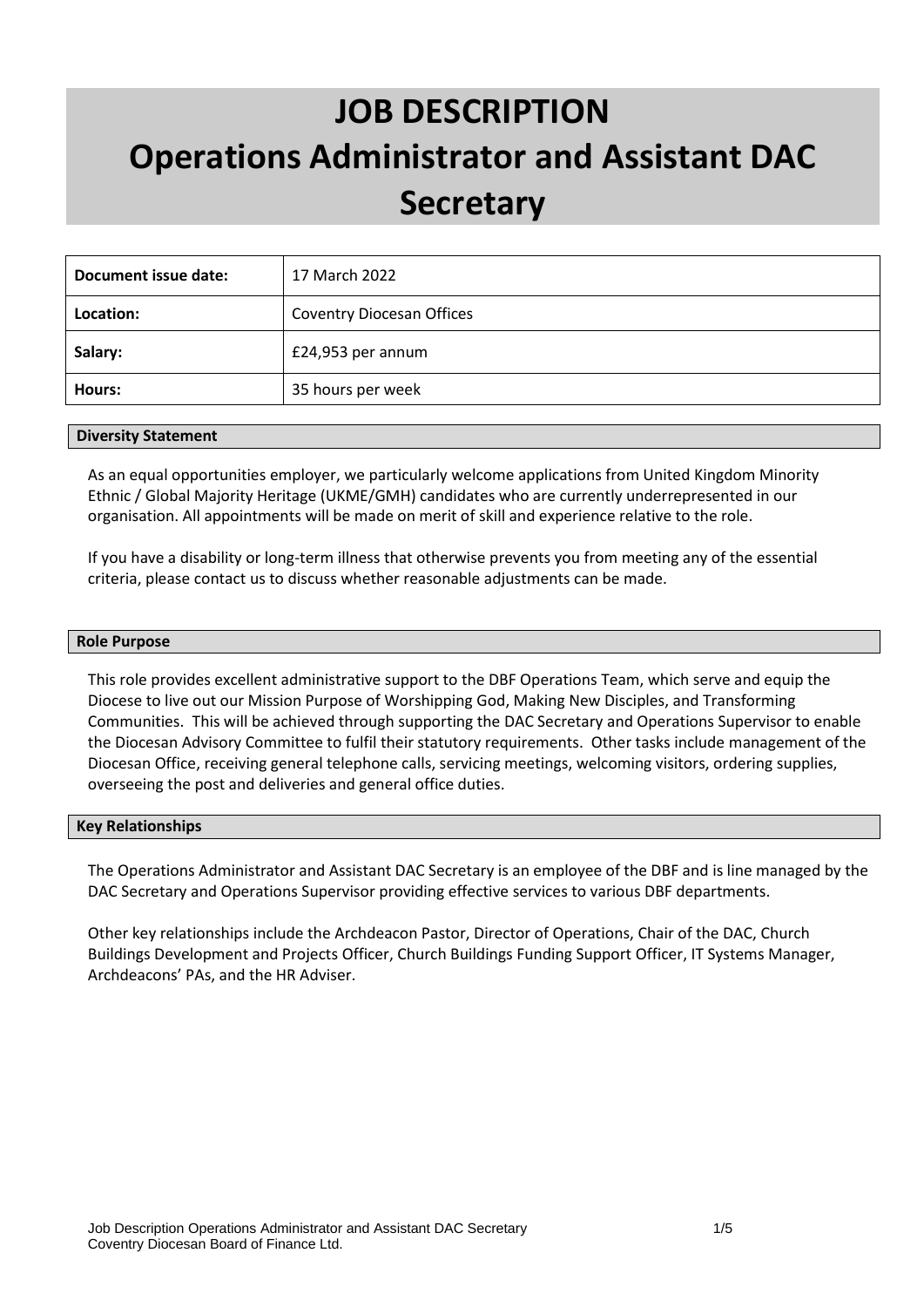#### **Main Activities and Responsibilities**

#### *Diocesan Advisory Committee Support*

Using Access Database and Mail Merge systems, assist the DAC Secretary with:

- Responding directly to enquiries from parish officers and clergy, architects, Archdeacons and Amenity Societies on issues relating to churches, churchyards, consecrated areas within public cemeteries and the Faculty process.
- Preparation and circulation of agendas.
- Drafting of minutes.
- Preparation of correspondence arising from committee meetings and authorisations.
- Setting up the Committee Room prior to the meeting.
- Processing of applications.
- Attending site visits as required.
- Liaise closely with the Diocesan Registry.
- Deputising for the DAC Secretary in their absence.
- Attending the annual DAC Conference.

#### *Management of the building*

- Ensure routine housekeeping and maintenance of the Diocesan Office.
- Working with contractors to arrange repairs and development of the building.
- Undertake low-level maintenance of the building.
- Project management of office re-organisation.
- Identify any improvement work required and obtain quotations for submission to DAC Secretary and Operations Supervisor.
- To work towards reducing the DBF's environmental impact and continually improving its environmental performance, with regular monitoring and review.
- To be a company credit card holder for the Operations Team under DBF cash and banking procedures.
- Maintaining the photocopier machine ordering supplies, reporting faults and preparing and sending usage reports.
- Organising and distributing the building locking and alarming rota.
- To act as a qualified First Aider and maintain the qualification.
- To undertake Portable Appliance Testing of the Diocesan Office.
- Compliance with Health and Safety and Fire Risk legislation.
- Fire Alarm and Emergency Light testing.

## *Priory Row Visitor and Enquiry Support*

- Handle general telephone enquiries.
- Greet visitors to the building and deal with their enquiries. Sign visitors into the building and ensure they are seen by the person who can assist them.
- Responsibility for booking of visitor car park spaces. Preparing and mounting car park signage as required.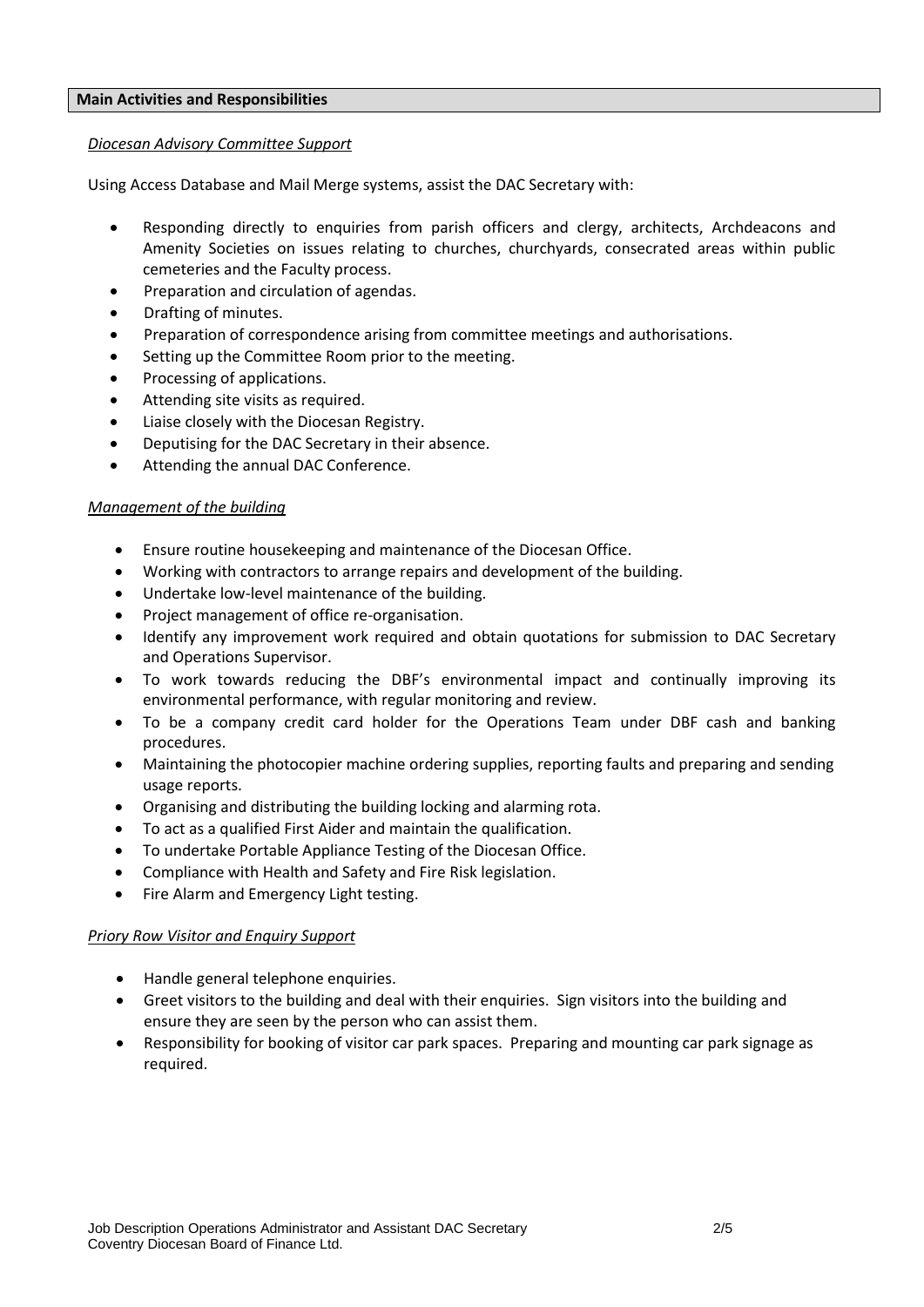## *Servicing Meetings and Hospitality*

- Responsibility for booking the Committee Room ensuring it is prepared and tidy before and after meetings.
- Monitor and maintain bookings on a daily basis.
- Ensure all the requirements of the meeting are provided including stationery, IT equipment and refreshments.
- Take minutes for the Building User Group.

# *Post*

- Be the point of contact with the Post Office.
- Receive incoming post and parcel deliveries. Distribute the post via pigeon holes or by notifying the addressee.
- Maintain the Franking machine, ordering stationery and applying credit as required. Record and report post figures monthly.

# *General Office Servicing*

- Ordering and maintaining the kitchen and toiletry supplies.
- Ordering Stationery.
- General housekeeping of the Diocesan office.

# *Communications*

- Website administrative support.
- To be an authorised CMS administrator.
- To authorise new CMS Users.

# *IT Support*

- To provide IT Helpdesk support with the aim to resolve routine service related tasks.
- To report more technical issues to the IT Systems Manager to be resolved and to agree a timeframe for completion.
- To assist the IT Systems Manager with ongoing IT projects.

## *Other Duties*

- Provide administrative support to the Director of Operations as required including attending meetings, taking notes and writing up minutes.
- Booking train tickets and accommodation for DBF staff when required.
- Willingness to undertake training as required.
- Any other duty as required by the line manager commensurate with the post.
- Carry out other tasks and projects as required by the Director of Operations or Diocesan Secretary.

## **Monitoring and Evaluation**

The post holder will participate in reviews of progress every 6 months and an annual review as a member of Diocesan Staff.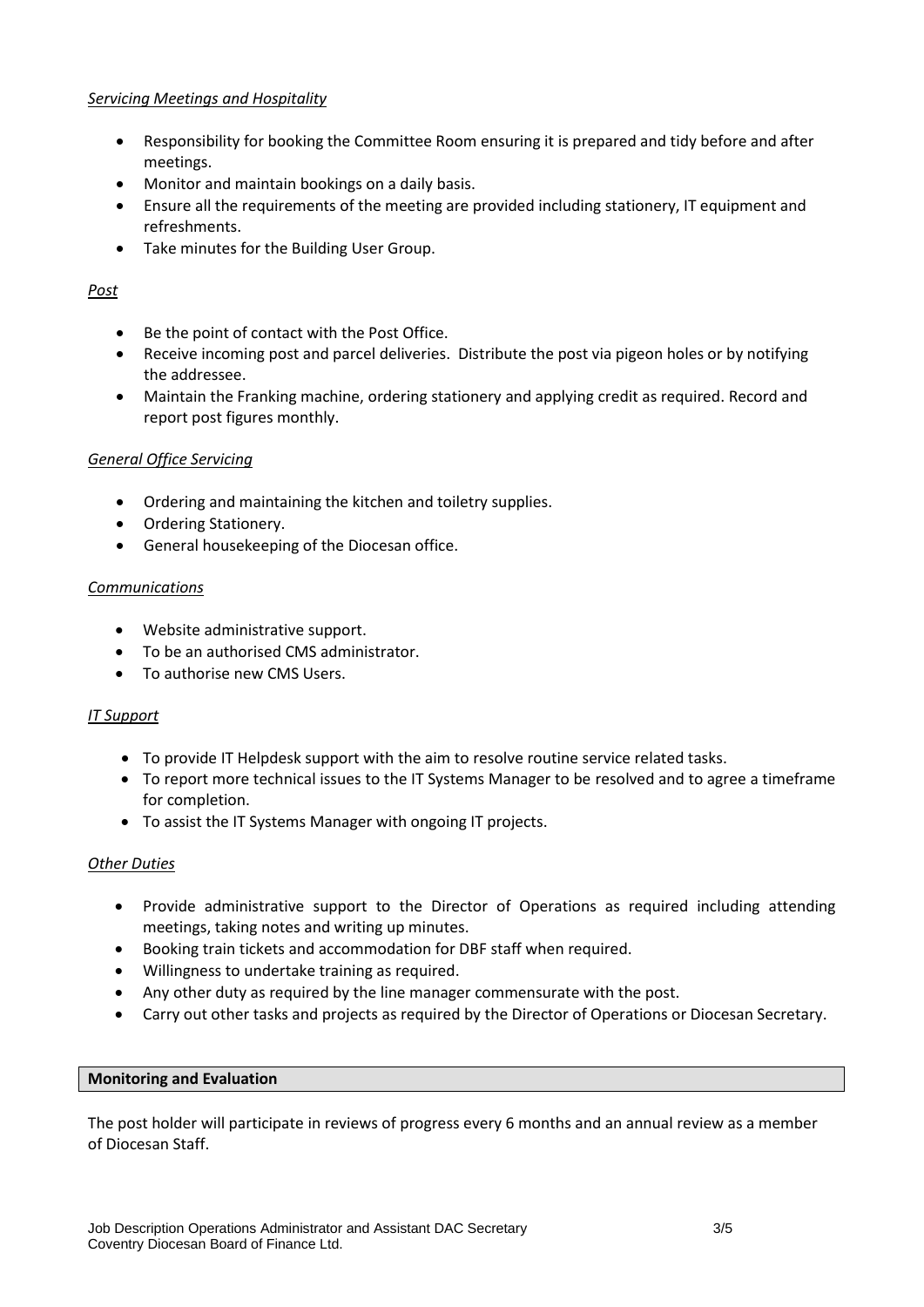## **Person Specification**

This section details the attributes which are required in order to undertake the full remit of this post. To be shortlisted an applicant must be able to demonstrate that they have **all the essential requirements** for the role.

AF=Application Form; I = Interview; T = Test; P = Presentation at Interview

| <b>Attributes</b>                                                                                                        | <b>Essential</b> | <b>Desirable</b> | <b>Means of</b><br><b>Assessment</b> |
|--------------------------------------------------------------------------------------------------------------------------|------------------|------------------|--------------------------------------|
| <b>Qualifications</b>                                                                                                    |                  |                  |                                      |
| A good standard of education with at least grade C in<br><b>GCSE Maths and English or equivalent</b>                     | $\sqrt{ }$       |                  | AF                                   |
| Qualified in First Aid                                                                                                   |                  | V                | AF                                   |
| <b>Knowledge and Experience</b>                                                                                          |                  |                  |                                      |
| Producing accurate and complex documentation and<br>correspondence                                                       | $\sqrt{ }$       |                  | AF, I, T                             |
| <b>Experience of Microsoft Windows applications</b><br>including Excel, Word and Access                                  | v                |                  | AF, I                                |
| Managing a busy workload, multi-tasking and<br>meeting competing deadlines                                               | V                |                  | AF, I                                |
| Working in an office environment with a sound<br>administrative background                                               | V                |                  | AF, I                                |
| <b>Abilities</b>                                                                                                         |                  |                  |                                      |
| Work accurately and with attention to detail                                                                             | $\sqrt{ }$       |                  | AF, I, T                             |
| Self-motivated, meet deadlines within defined<br>standards and able to prioritise tasks including when<br>under pressure | v                |                  | AF, I, T                             |
| Maintain a high level of confidentiality and<br>discretion at all times                                                  | V                |                  | AF, I                                |
| Work with people across a wide range of levels and<br>responsibilities                                                   | V                |                  | AF, I                                |
| Physical fitness and a capacity for hard work                                                                            | V                |                  | AF, I                                |
| Ability to communicate effectively with internal and<br>external contacts at all levels                                  | v                |                  | AF, I                                |
| Ability to undertake notes/minutes at meetings                                                                           | v                |                  | AF, I                                |